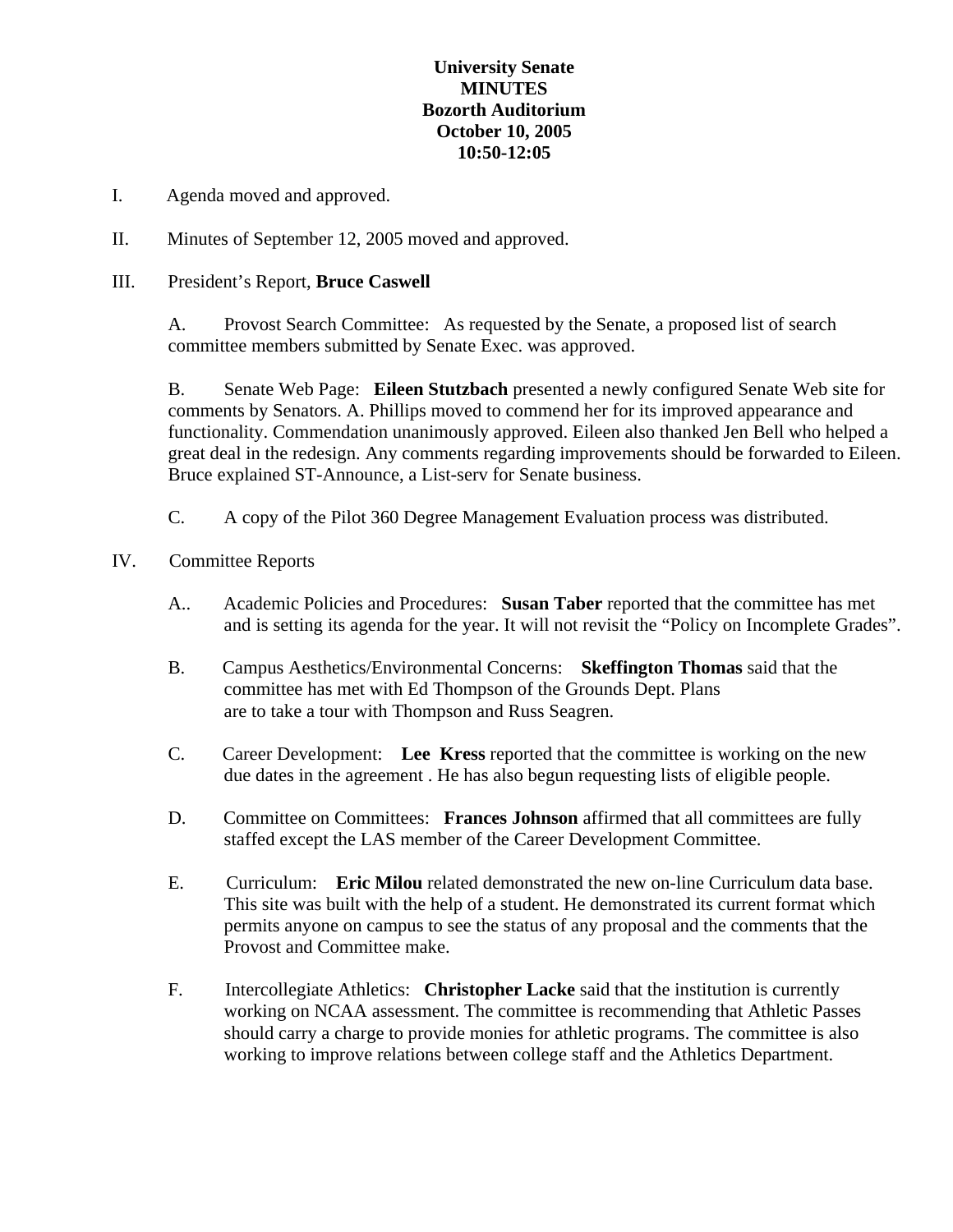- **G.** Learning Outcomes and Assessment: **Donald Stoll** reported the Committee has had two meetings, one of which was a report by Phil Lewis on assessment in Gen Ed. The committee is recommending the creation of a Task Force to look into Gen Ed assessment.
- H. Professional Ethics and Welfare: **Barbara Williams,** No Report.
- I. Promotion, **Sanford Tweedie:** The Promotion Document has been updated, approved and is now on the web. Applicants must sign up in the Provost's office by **October 14**. He plans to meet with the committee some time in the fall to elicit ideas for revising an internal worksheet for use when reviewing portfolios.
- J. Recruitment, Admissions, and Retention: **MaryBeth Walpole** reported that the committee is looking at the recruitment and retention of a diverse student Population, time to complete an undergraduate degree, and transfer orientation.
- K. Research: **Robi Polikar** reported the committee has met and discussed an agenda for the year which includes the graduate student resolution in detail, and recommendations for establishing appropriate funding and funding guidelines.
- L. Technological Resources: **Vasil Hnatyshin** reported committee met on Tuesday, September 27 and discussed the following issues: 1. Computer Competency Test. -- Where can we get more details regarding Provost's response? What additional information does Provost need? 2. Problems with the Smart Classrooms in Old buildings. 3. Moving from GroupWise to Exchange. -- this is a non-issue. 4. Printing/copying on campus -- currently, this is the primary issue that we will investigate this semester.
- M. Sabbatical Leave: **John Gallagher** noted sabbatical deadlines.
- N. Student Relations: **Richard Earl** reported for Lori Block. The committee is Reviewing the "Code of Conduct" and the "Readmissions Policy".
- O. Tenure and Recontracting: **Tricia Yurak** reported 1.) The Faculty Center sponsored 2 T&R general information sessions that I attended. 2.) The committee will be meeting for the first time for organizational purposes on Wednesday 10/5. Bob Zazzali and Karen Siefring will also be at that meeting. 3.) Candidate's folders are due on 10/11, and the committee will begin discussing them on 10/17 and continue through that week.
- P. University Budget and Planning: **Robert S. Fleming** (written report)

## Q. Ad Hoc Constitution Committee: **Karen T. Siefring**

- 1. An open hearing was held Wed., Sept. 21, 2005, 11 am -1 pm.
- 2. A second open hearing is scheduled for Wed., Oct. 12, 2005,  $11 1$  pm, Library 126.
- 3. A third open hearing is scheduled for Thurs., Oct.  $27<sup>th</sup>$ , 2-4:30 PM, Library 126.

4. The full Senate will meet Oct.  $31<sup>st</sup>$  to decide whether to recommend the proposed Constitution for a ratification vote.

- **Q.** Non-Salary Financial Support Grants and Professional Development Accounts Committee: **Robi Polikar** described his experiences with this committee. He volunteered his committee to make recommendations for improving the process.
- **V.** Motion to adjourn moved and approved at about 12:05 PM.